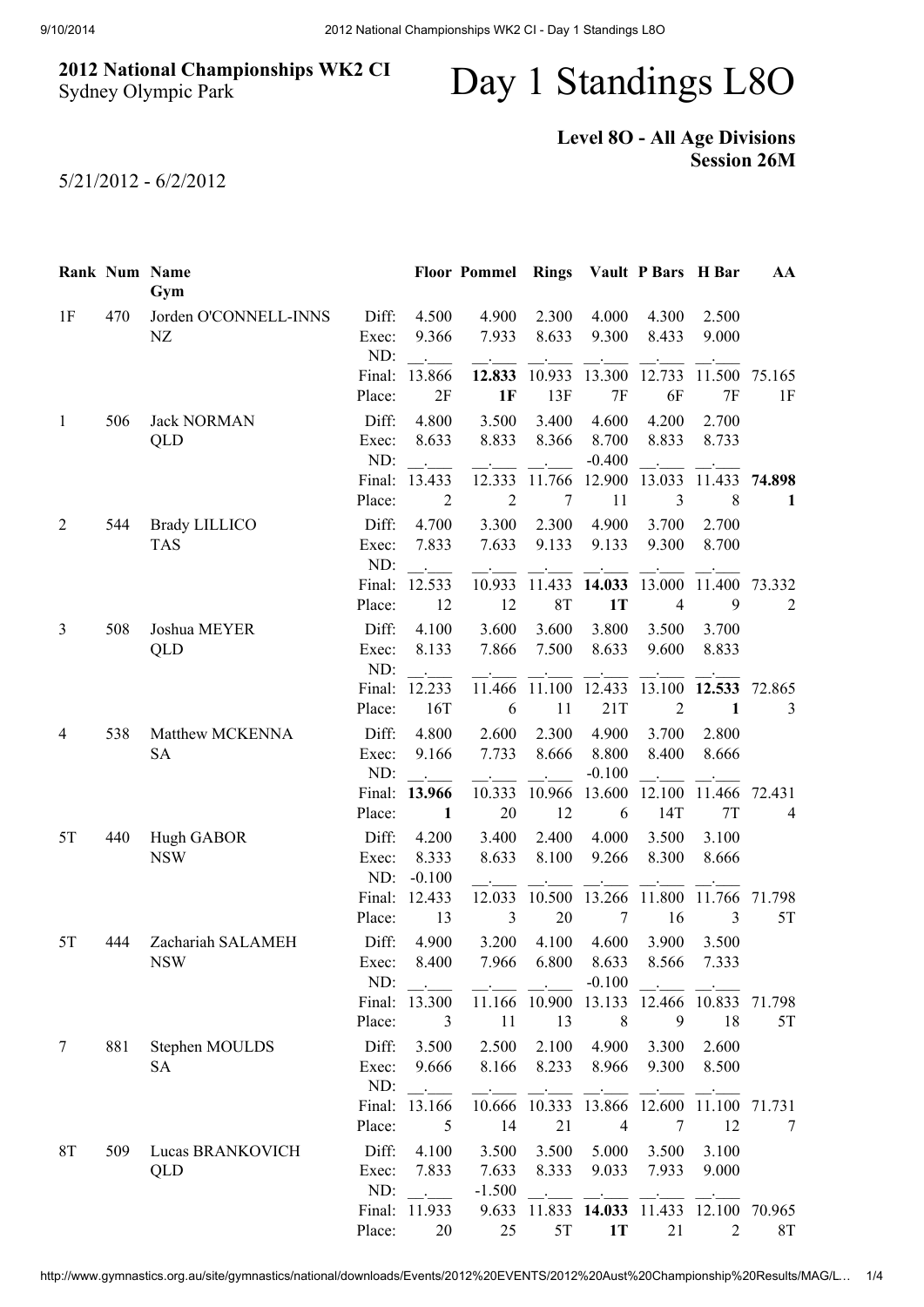| 9/10/2014 |     |                              | 2012 National Championships WK2 CI - Day 1 Standings L8O |                           |                             |                          |                |                                   |                      |              |
|-----------|-----|------------------------------|----------------------------------------------------------|---------------------------|-----------------------------|--------------------------|----------------|-----------------------------------|----------------------|--------------|
| <b>8T</b> | 505 | Hayden GREENOUGH<br>QLD      | Diff:<br>Exec:<br>ND:                                    | 4.800<br>8.300            | 3.500<br>6.900              | 4.200<br>6.533           | 4.000<br>7.900 | 4.400<br>8.766                    | 3.300<br>8.366       |              |
|           |     |                              | Final:                                                   | 13.100                    | 10.400                      | 10.733                   | 11.900         | 13.166                            | 11.666               | 70.965       |
|           |     |                              | Place:                                                   | 6                         | 17T                         | 14T                      | 27T            | 1                                 | 4                    | <b>8T</b>    |
| 10        | 507 | <b>Jay PERY</b>              | Diff:                                                    | 4.100                     | 4.000                       | 2.600                    | 4.000          | 4.000                             | 2.300                |              |
|           |     | QLD                          | Exec:                                                    | 7.600                     | 7.933                       | 8.133                    | 8.900          | 8.866                             | 8.566                |              |
|           |     |                              | ND:                                                      |                           |                             |                          | $-0.100$       |                                   |                      |              |
|           |     |                              | Final:                                                   | 11.700<br>22              | 11.933                      | 10.733<br>14T            | 12.800<br>12T  | 12.866<br>5                       | 10.866<br>15T        | 70.898<br>10 |
|           |     |                              | Place:                                                   |                           | 4                           |                          |                |                                   |                      |              |
| 11        | 504 | Dylan KONNERS<br>QLD         | Diff:<br>Exec:                                           | 4.400<br>7.933            | 3.100<br>6.866              | 4.900<br>7.700           | 4.000<br>8.733 | 4.000<br>8.733                    | 2.900<br>7.600       |              |
|           |     |                              | ND:                                                      |                           |                             |                          |                |                                   |                      |              |
|           |     |                              | Final:                                                   | 12.333                    | 9.966                       | 12.600                   | 12.733         | 12.733                            | 10.500               | 70.865       |
|           |     |                              | Place:                                                   | 14                        | 22                          | 1                        | 15             | 6T                                | 20T                  | 11           |
| 12        | 503 | Christopher SUBASIC          | Diff:                                                    | 3.800                     | 3.300                       | 2.500                    | 3.800          | 3.700                             | 3.300                |              |
|           |     | QLD                          | Exec:                                                    | 9.433                     | 8.533                       | 8.066                    | 8.666          | 7.666                             | 8.033                |              |
|           |     |                              | ND:                                                      |                           |                             |                          |                |                                   |                      |              |
|           |     |                              | Final:<br>Place:                                         | 13.233<br>$\overline{4}$  | 11.833<br>5                 | 10.566<br>18             | 12.466<br>19T  | 11.366<br>22                      | 11.333<br>11         | 70.797<br>12 |
|           |     |                              |                                                          |                           |                             |                          |                |                                   |                      |              |
| 13        | 502 | Benjamin WILSON<br>QLD       | Diff:<br>Exec:                                           | 3.500<br>9.233            | 3.200<br>8.000              | 3.400<br>7.133           | 4.000<br>8.933 | 3.100<br>8.533                    | 2.500<br>9.133       |              |
|           |     |                              | ND:                                                      |                           |                             |                          |                |                                   |                      |              |
|           |     |                              | Final:                                                   | 12.733                    | 11.200                      | 10.533                   | 12.933         | 11.633                            | 11.633               | 70.665       |
|           |     |                              | Place:                                                   | 9                         | 10                          | 19                       | <b>9T</b>      | 19                                | 5T                   | 13           |
| 14        | 441 | <b>Jim WHELAN</b>            | Diff:                                                    | 4.000                     | 2.600                       | 2.800                    | 4.900          | 3.300                             | 2.700                |              |
|           |     | <b>NSW</b>                   | Exec:                                                    | 8.566                     | 7.000                       | 9.100                    | 9.066          | 8.400                             | 7.966                |              |
|           |     |                              | ND:                                                      |                           |                             |                          |                |                                   |                      |              |
|           |     |                              | Final:<br>Place:                                         | 12.566<br>10T             | 9.600<br>26                 | 11.900<br>$\overline{4}$ | 13.966<br>3    | 11.700<br>17                      | 10.666<br>19         | 70.398<br>14 |
| 15        |     |                              | Diff:                                                    | 4.800                     | 3.400                       |                          |                |                                   |                      |              |
|           | 439 | Cameron MALONE<br><b>NSW</b> | Exec:                                                    | 8.066                     | 9.366                       | 2.100<br>8.200           | 4.900<br>8.733 | 3.500<br>7.300                    | 2.200<br>8.700       |              |
|           |     |                              | ND:                                                      |                           |                             | $-1.500$                 |                |                                   |                      |              |
|           |     |                              |                                                          | Final: 12.866             | 12.766                      |                          | 8.800 13.633   | 10.800 10.900 69.765              |                      |              |
|           |     |                              | Place:                                                   | 7                         | 1                           | 26                       | 5T             | 26                                | 14                   | 15           |
| 16        | 614 | <b>Steven HAMILTON</b>       | Diff:                                                    | 3.800                     | 3.900                       | 2.500                    | 3.800          | 3.600                             | 2.900                |              |
|           |     | <b>WA</b>                    | Exec:                                                    | 8.500                     | 7.466                       | 8.633                    | 8.666          | 8.600                             | 7.266                |              |
|           |     |                              | ND:                                                      | $-0.100$                  |                             |                          |                |                                   |                      |              |
|           |     |                              | Final:<br>Place:                                         | 12.200<br>17              | 11.366<br>8                 | 11.133 12.466<br>10      | 19T            | 12.200 10.166 69.531<br>13        | 25                   | 16           |
| 17F       | 471 | Kayleb ELLIS                 | Diff:                                                    | 4.900                     | 3.500                       | 2.300                    | 4.000          | 3.400                             | 2.900                |              |
|           |     | NZ                           | Exec:                                                    | 8.233                     | 7.266                       | 8.366                    | 8.766          | 7.200                             | 8.733                |              |
|           |     |                              | ND:                                                      | $\sim 10^{11}$            | $\sim 10^{11}$ km s $^{-1}$ | <b>Contractor</b>        | $-0.100$       | $\sim 10^{11}$ and $\sim 10^{11}$ |                      |              |
|           |     |                              | Final:                                                   | 13.133                    | 10.766                      | 10.666                   | 12.666         |                                   | 10.600 11.633 69.464 |              |
|           |     |                              | Place:                                                   | 6F                        | 14F                         | 17F                      | 16F            | 27F                               | 5F                   | 17F          |
| 17        | 443 | Michael TAYLOR               | Diff:                                                    | 4.900                     | 3.100                       | 4.400                    | 4.000          | 3.600                             | 3.100                |              |
|           |     | <b>NSW</b>                   | Exec:                                                    | 7.566                     | 6.133                       | 7.600                    | 8.566          | 8.333                             | 8.433                |              |
|           |     |                              | ND:                                                      | $-0.300$<br>Final: 12.166 | 9.233                       | 12.000                   | 12.566         | 11.933                            | 11.533 69.431        |              |
|           |     |                              | Place:                                                   | 18                        | 27                          | $\overline{2}$           | 17             | 15                                | 6                    | 17           |
| 18F       | 468 | Hamish MAIN                  | Diff:                                                    | 4.200                     | 3.300                       | 3.100                    | 4.000          | 3.500                             | 1.600                |              |
|           |     | NZ                           | Exec:                                                    | 8.733                     | 6.466                       | 7.500                    | 8.966          | 8.600                             | 9.166                |              |
|           |     |                              | ND:                                                      | $\sim$ $-$                |                             |                          |                |                                   |                      |              |
|           |     |                              | Final:                                                   | 12.933                    | 9.766                       | 10.600                   | 12.966         | 12.100                            | 10.766               | 69.131       |
|           |     |                              | Place:                                                   | 7F                        | 24F                         | 17F                      | 9F             | 14F                               | 19F                  | 18F          |
| 18        | 613 | Mitchell FAIRMAN             | Diff:                                                    | 3.900                     | 3.200                       | 4.300                    | 3.800          | 3.500                             | 3.100                |              |
|           |     | WA                           | Exec:                                                    | 7.533                     | 7.200                       | 7.533                    | 8.700          | 8.800                             | 7.233                |              |
|           |     |                              | ND:                                                      | <b>Contractor</b>         |                             |                          |                |                                   |                      |              |

http://www.gymnastics.org.au/site/gymnastics/national/downloads/Events/2012%20EVENTS/2012%20Aust%20Championship%20Results/MAG/L… 2/4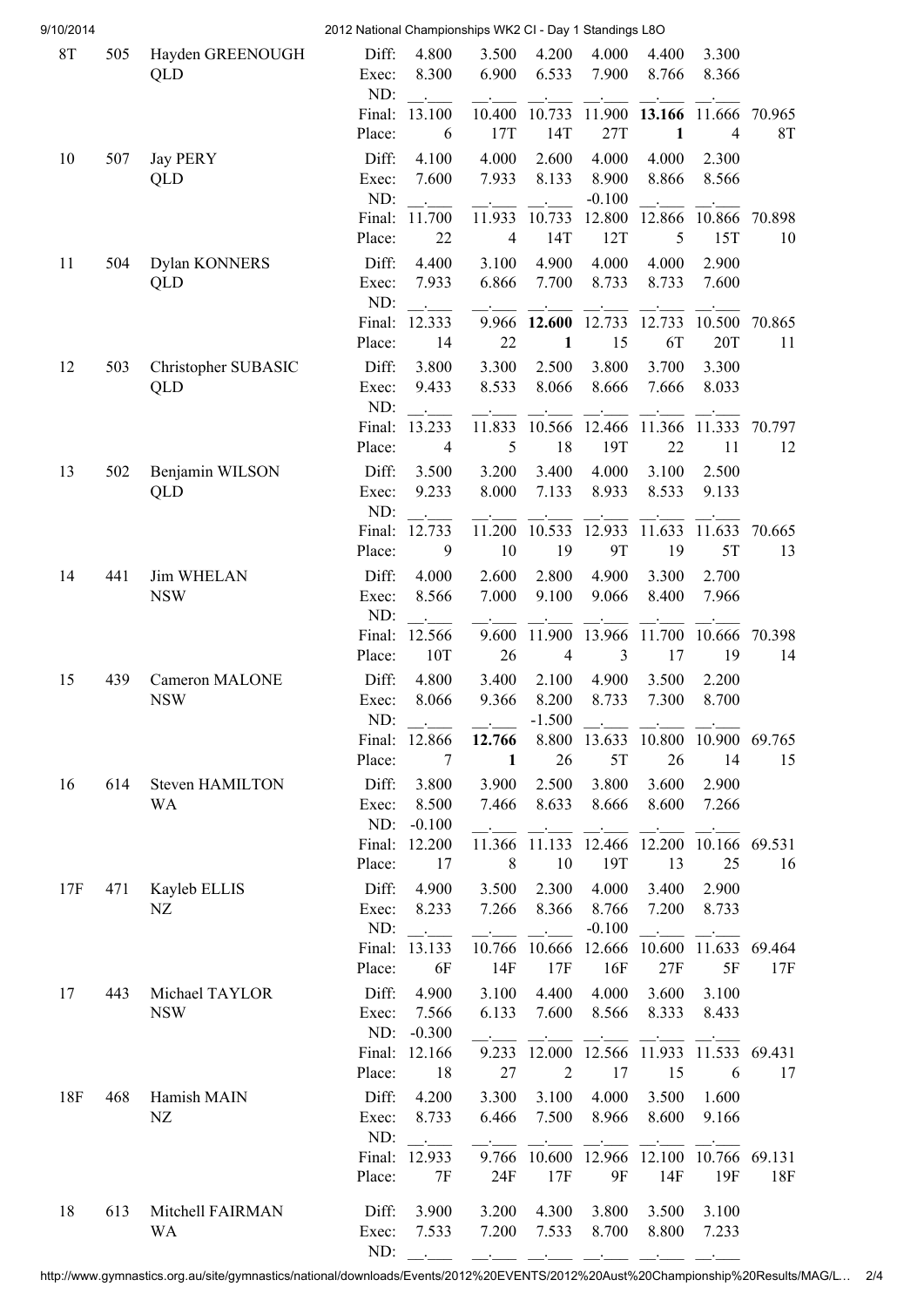| 9/10/2014 |     | 2012 National Championships WK2 CI - Day 1 Standings L8O |                           |                            |                                     |                            |                                   |                            |                                           |                    |  |
|-----------|-----|----------------------------------------------------------|---------------------------|----------------------------|-------------------------------------|----------------------------|-----------------------------------|----------------------------|-------------------------------------------|--------------------|--|
|           |     |                                                          | Place:                    | Final: 11.433<br>25        | 17T                                 | 5T                         | 10.400 11.833 12.500 12.300<br>18 | 11                         | 10.333<br>23                              | 68.799<br>18       |  |
| 19        | 573 | <b>Bryce HAESLER</b><br><b>VIC</b>                       | Diff:<br>Exec:<br>ND:     | 3.000<br>7.866             | 3.200<br>8.133                      | 2.300<br>9.133             | 3.800<br>8.533<br>$-0.400$        | 3.500<br>9.000             | 2.200<br>7.933                            |                    |  |
|           |     |                                                          | Final:<br>Place:          | 10.866<br>27               | 11.333<br>9                         | 11.433<br><b>8T</b>        | 11.933<br>26                      | 12.500<br>$8\,$            | 10.133<br>26                              | 68.198<br>19       |  |
| 20F       | 469 | Hayden NG<br>NZ                                          | Diff:<br>Exec:<br>ND:     | 4.100<br>8.433<br>$-0.300$ | 2.500<br>7.766<br>$-1.500$          | 2.100<br>8.966<br>$-1.500$ | 5.700<br>7.933                    | 3.400<br>8.966             | 2.400<br>9.066                            |                    |  |
|           |     |                                                          | Final:<br>Place:          | 12.233<br>16F              | 8.766<br>30F                        | 9.566<br>24F               | 13.633<br>5F                      | 12.366<br>11F              | 11.466<br>7F                              | 68.030<br>20F      |  |
| 20        | 412 | <b>Ben READING-THOMPSON</b><br><b>ACT</b>                | Diff:<br>Exec:<br>ND:     | 3.800<br>8.100             | 3.500<br>6.966                      | 2.300<br>6.866             | 4.000<br>8.933                    | 2.800<br>8.666             | 2.100<br>8.300                            |                    |  |
|           |     |                                                          | Final:<br>Place:          | 11.900<br>21               | 10.466<br>16                        | 9.166<br>24                | 12.933<br><b>9T</b>               | 11.466<br>20               | 10.400<br>22                              | 66.331<br>20       |  |
| 21        | 416 | <b>Oliver TURNER</b><br><b>ACT</b>                       | Diff:<br>Exec:<br>ND:     | 4.500<br>8.066             | 3.400<br>6.633                      | 2.200<br>7.533             | 3.800<br>7.933                    | 3.900<br>7.166             | 2.600<br>8.266                            |                    |  |
|           |     |                                                          | Final:<br>Place:          | 12.566<br>10T              | 10.033<br>21                        | 9.733<br>23                | 11.733<br>29                      | 11.066<br>23               | 10.866<br>15T                             | 65.997<br>21       |  |
| 22        | 611 | Daniel KURAL<br><b>WA</b>                                | Diff:<br>Exec:<br>ND:     | 3.600<br>8.066             | 3.700<br>6.033                      | 2.700<br>7.200             | 3.800<br>8.733<br>$-0.100$        | 4.100<br>8.333             | 2.100<br>7.466                            |                    |  |
| 23        | 442 | <b>Joel BROWN</b>                                        | Final:<br>Place:<br>Diff: | 11.666<br>23<br>4.400      | 9.733<br>24<br>3.100                | 9.900<br>22<br>2.000       | 12.433<br>21T<br>3.000            | 12.433<br>10<br>2.600      | 9.566<br>28<br>2.100                      | 65.731<br>22       |  |
|           |     | <b>NSW</b>                                               | Exec:<br>ND:              | 7.866                      | 8.300                               | 8.166<br>$-1.500$          | 8.700                             | 8.300                      | 8.100                                     |                    |  |
| 24        | 537 | Brenton-Bj BIRD                                          | Final:<br>Place:<br>Diff: | 12.266<br>15<br>4.000      | 11.400<br>$\boldsymbol{7}$<br>3.600 | 8.666<br>27<br>3.200       | 11.700<br>30<br>3.800             | 10.900<br>25<br>3.900      | 10.200<br>24<br>2.200                     | 65.132<br>23       |  |
|           |     | <b>SA</b>                                                | Exec:<br>ND:              | 6.200<br>$\sim 10^{-10}$   | 6.333                               | 7.400                      | 8.633                             | 6.700                      | 8.666                                     |                    |  |
| 25        | 576 | <b>Todd SAUNDERS</b>                                     | Final:<br>Place:<br>Diff: | 10.200<br>30<br>3.300      | 9.933<br>23<br>3.400                | 10.600<br>17T<br>2.300     | 12.433<br>21T<br>3.800            | 10.600<br>27T<br>2.100     | 10.866 64.632<br>15T<br>3.000             | 24                 |  |
|           |     | <b>VIC</b>                                               | Exec:<br>ND:              | 7.300<br>$-0.300$          | 7.166                               | 8.400                      | 8.600                             | 8.566<br>$-1.500$          | 7.966                                     |                    |  |
| 26        | 572 | Alexander RANKIN                                         | Final:<br>Place:<br>Diff: | 10.300<br>29<br>3.300      | 10.566<br>15<br>3.300               | 10.700<br>16<br>2.200      | 12.400<br>24<br>3.000             | 9.166<br>31<br>2.800       | 10.966<br>13<br>2.000                     | 64.098<br>25       |  |
|           |     | <b>VIC</b>                                               | Exec:<br>ND:              | 7.366                      | 7.500                               | 6.933                      | 9.300                             | 8.866                      | 6.166                                     |                    |  |
| 27        | 411 | Adam FALZARANO                                           | Final:<br>Place:<br>Diff: | 10.666<br>28<br>3.700      | 10.800<br>13<br>3.200               | 9.133<br>25<br>1.800       | 12.300<br>25<br>3.000             | 11.666<br>18<br>2.700      | 30<br>1.900                               | 8.166 62.731<br>26 |  |
|           |     | <b>ACT</b>                                               | Exec:<br>ND:              | 8.300<br><b>Carl Corp.</b> | 7.166                               | 8.200<br>$-1.500$          | 8.900<br>$\sim 10$                | 7.566<br>10.266            | 6.733                                     |                    |  |
|           |     |                                                          | Final:<br>Place:          | 12.000<br>19               | 10.366<br>19                        | 8.500<br>28                | 11.900<br>27T                     | 28                         | 8.633<br>29                               | 61.665<br>27       |  |
| 28        | 574 | Callan O'CONNOR<br><b>VIC</b>                            | Diff:<br>Exec:<br>ND:     | 2.900<br>8.200<br>$\sim$   | 3.100<br>5.766                      | 1.800<br>6.966<br>$-1.500$ | 3.800<br>8.800<br>$\sim 10^{-10}$ | 2.800<br>8.500<br>$-1.500$ | 0.000<br>0.000<br>$\sim 100$ km s $^{-1}$ |                    |  |
|           |     |                                                          | Final:<br>Place:          | 11.100<br>26               | 8.866<br>29                         | 7.266<br>30                | 12.600<br>16                      | 9.800<br>30                | 0.000<br>$31*$                            | 49.632<br>28       |  |